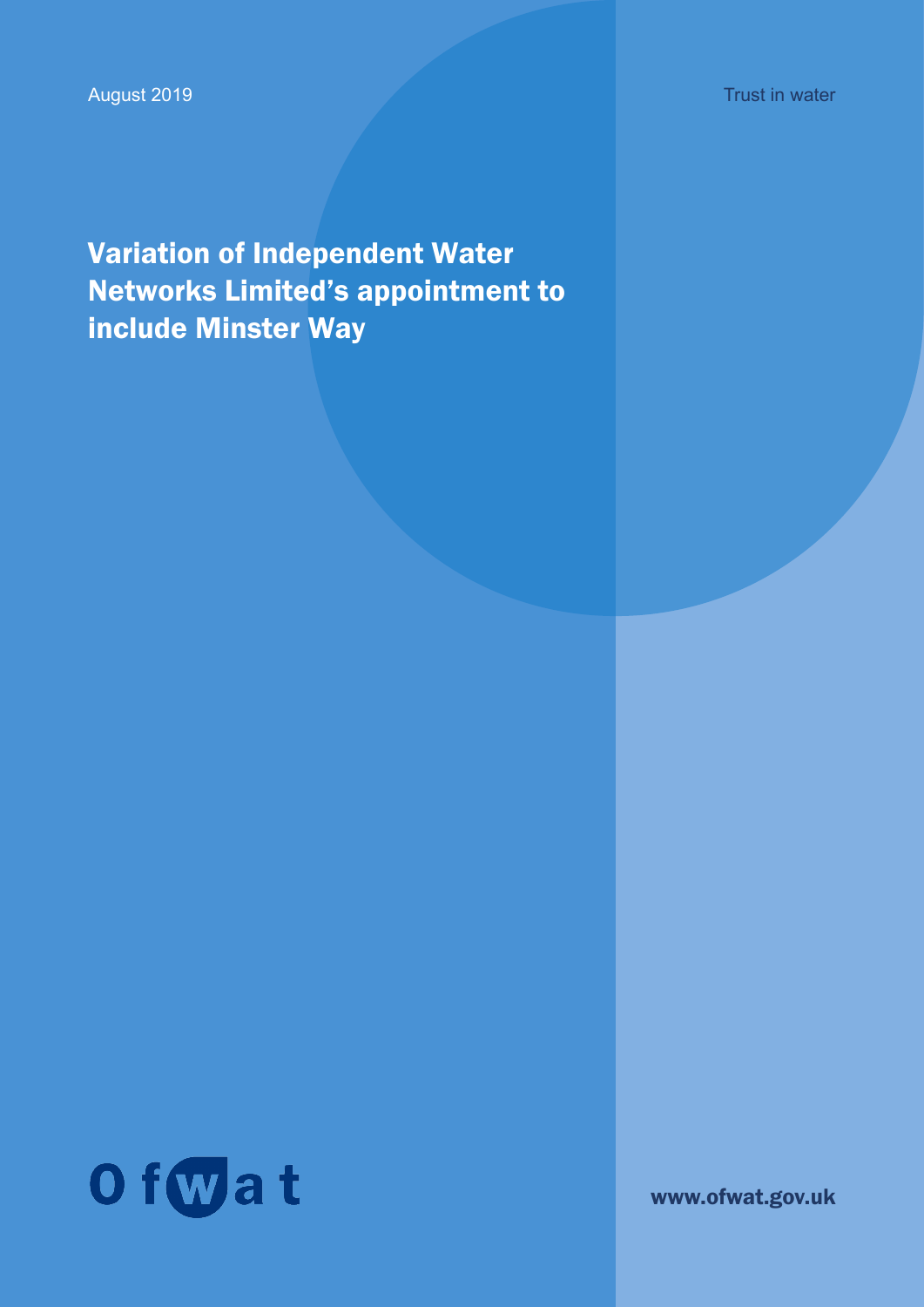# 1. About this document

#### Variation of Independent Water Networks Limited's appointment to include Minster Way

On 22 July 2019, Ofwat began a [consultation on a proposal](https://www.ofwat.gov.uk/consultation/proposal-to-grant-a-variation-of-appointment-to-independent-water-networks-limited-to-enable-it-to-provide-water-services-to-a-site-called-minster-way-beverley-yorkshire/) to vary Independent Water Networks Limited's appointment to become the water services provider for a development in Yorkshire Water's water supply area called Minster Way in Beverley ("the Site").

The consultation ended on 19 August 2019. During the consultation period, we received representations from two organisations, which we considered in making our decision. On 27 August 2019, we granted Independent Water Networks Limited a variation to its existing appointment to enable it to supply water services to the Site.

This notice gives our reasons for making this variation.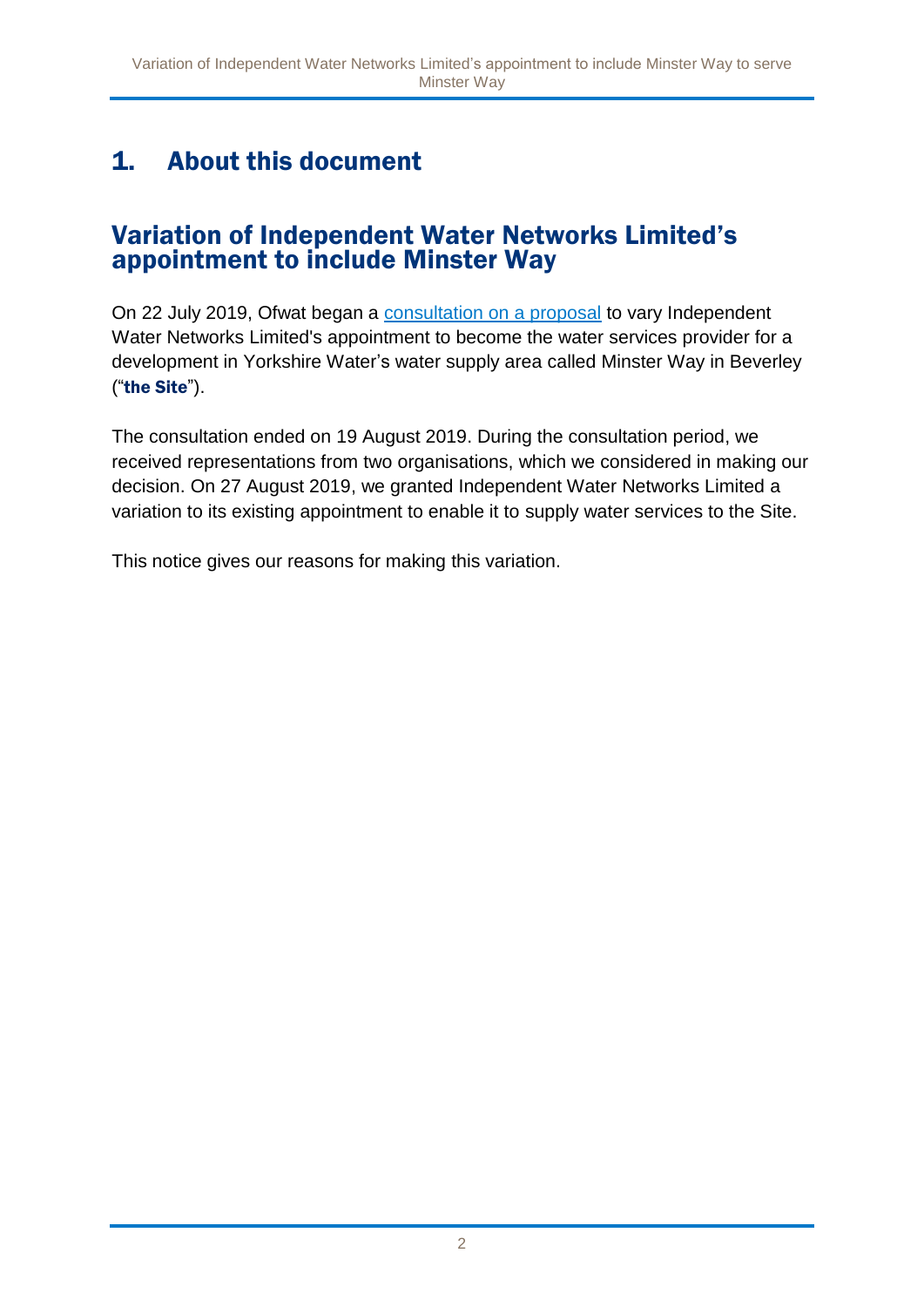# **Contents**

|                      | 1. About this document                    | $\overline{2}$  |
|----------------------|-------------------------------------------|-----------------|
| 2.                   | Introduction                              | $\overline{4}$  |
|                      | 3. The application                        | 6               |
|                      | 4. Responses received to the consultation | 9               |
|                      | 5. Conclusion                             | 10 <sup>°</sup> |
| Appendix 1: Site Map |                                           | 11              |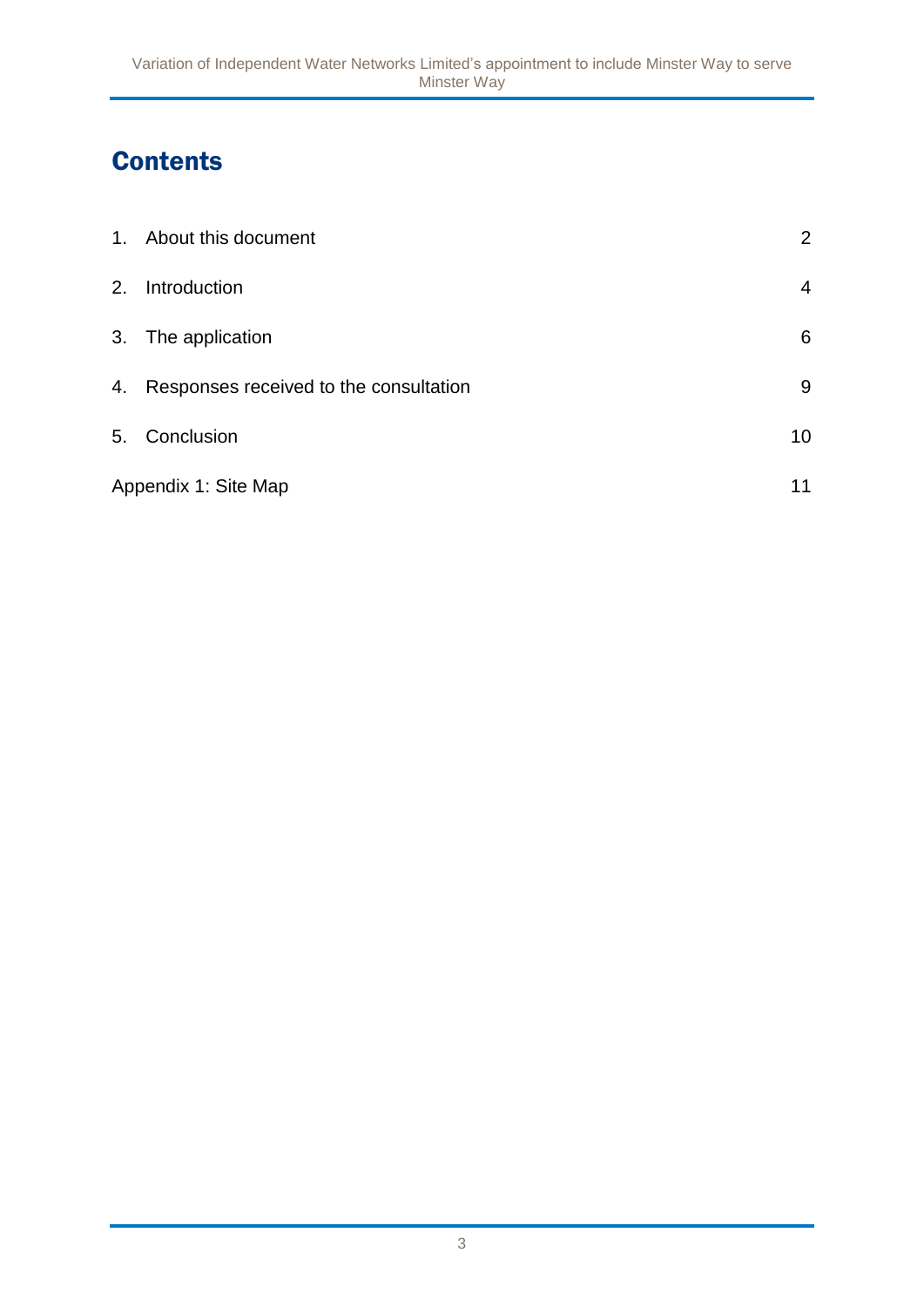# 2. Introduction

The new appointment and variation mechanism, specified by Parliament and set out in primary legislation, allows one company to replace the current company as the provider of water and/or sewerage services for a specific area. This mechanism can be used by new companies to enter the market and by existing companies to expand into areas where they are not the appointed company. In this case, Independent Water Networks Limited applied to replace Yorkshire Water Services Limited ("Yorkshire Water") to become the appointed water company for the Site.

A company may apply for a new appointment (or a variation of its existing appointment to serve an additional site) if any of the following three criteria are met:

- None of the premises in the proposed area of appointment is served by the existing appointed company at the time the appointment is made (the "unserved criterion");
- Each premises is likely to be supplied with at least 50 mega litres per year (in England) or at least 250 mega litres per year (in Wales) and the customer in relation to each premises consents ("the large user criterion");
- The existing water and sewerage supplier in the area consents to the appointment ("the consent criterion").

When considering applications for new appointments and variations, Ofwat operates within the statutory framework set out by Parliament, including our duty to protect consumers, by promoting effective competition wherever appropriate. In particular, in relation to unserved sites, we seek to ensure that the future customers on the site – who do not have a choice of supplier – are adequately protected. When assessing applications for new appointments and variations, the two key policy principles we apply are:

- 1. Customers, or future customers, should be no worse off than if they had been supplied by the existing appointee; and
- 2. We must be satisfied that an applicant will be able to finance the proper carrying out of its functions as a water and/or sewerage company.

Entry and expansion (and even the threat of such by potential competitors) can lead to benefits for different customers (such as household and business customers and developers of new housing sites). Benefits can include price discounts, better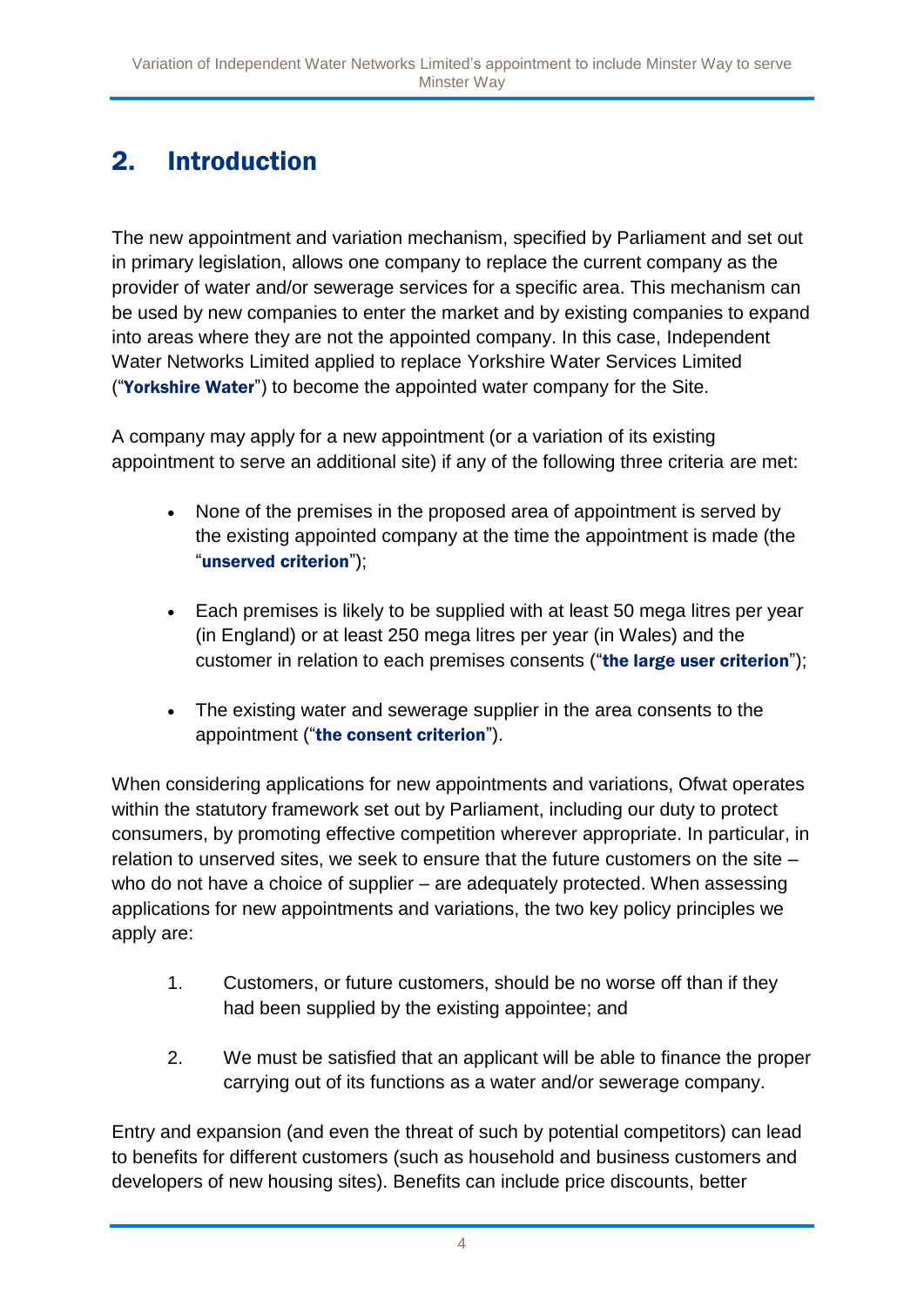services, environmental improvements and innovation in the way services are delivered.

Benefits can also accrue to customers who remain with the existing appointee, because when the existing appointee faces a challenge to its business, that challenge can act as a spur for it to improve its services. We believe the wider benefits of competition through the new appointments and variations mechanism can offset any potential disbenefits for existing customers that might arise. We consider these potential disbenefits in more detail below.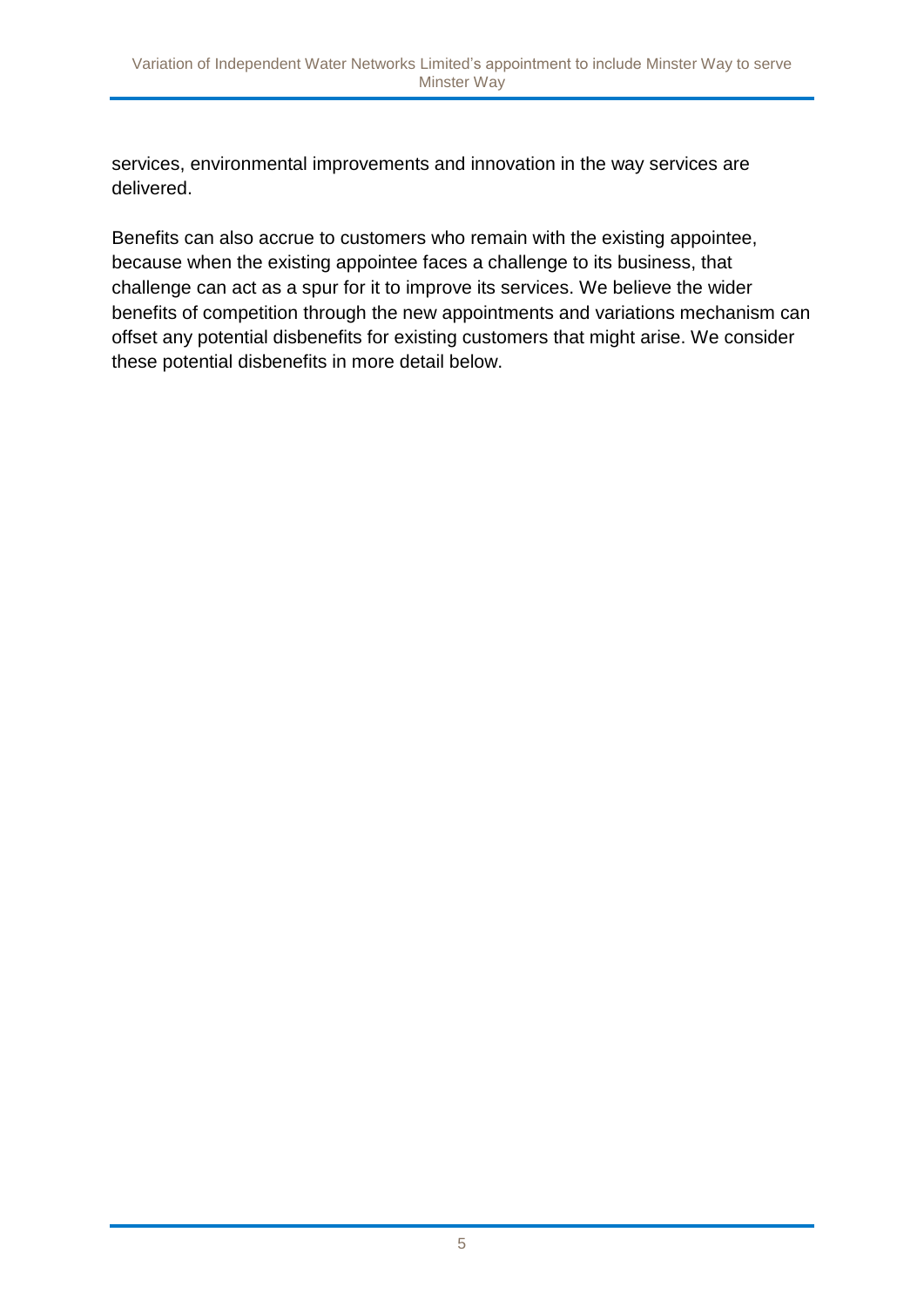# 3. The application

Independent Water Networks Limited applied to be the water services appointee for the Site under the unserved criterion set out in section 7(4)(b) of the Water Industry Act 1991 ("WIA91"). Independent Water Networks Limited will serve the Site by way of bulk supply agreement with Yorkshire Water.

### 3.1 Unserved status of the Site

To qualify under the unserved criterion, an applicant must show that at the time the appointment is made, none of the premises in the proposed area of appointment is served by the existing appointee.

Independent Water Networks Limited is applying for a variation based on the unserved criterion.

The boundary of the Site has been drawn to exclude three household properties that would otherwise have fallen within the Site boundary - two in the middle and one to the west boundary (see appendix 1). The area map provided also shows two further buildings at Newton Corner, within the boundary of the Site. We understand that the properties at Newton Corner have been demolished.

The three household properties which remain have been excluded from the Site and those customers will remain customers of Yorkshire Water. We asked both Independent Water Networks Limited and Yorkshire Water for assurance that this would not cause operational difficulties. Both parties confirmed that they did not see any difficulties.

Yorkshire Water confirmed in a letter 3 April 2019 that considering the above, it confirms that the Site is unserved.

Having reviewed the facts of this Site, and taking into account the information from the incumbent, we consider the Site to be unserved.

### 3.2 Financial viability of the proposal

We will only make an appointment if we are satisfied that the proposal poses a low risk of being financially non-viable. We assess the risk of financial viability on a siteby-site basis and also consider the financial position of the company as a whole.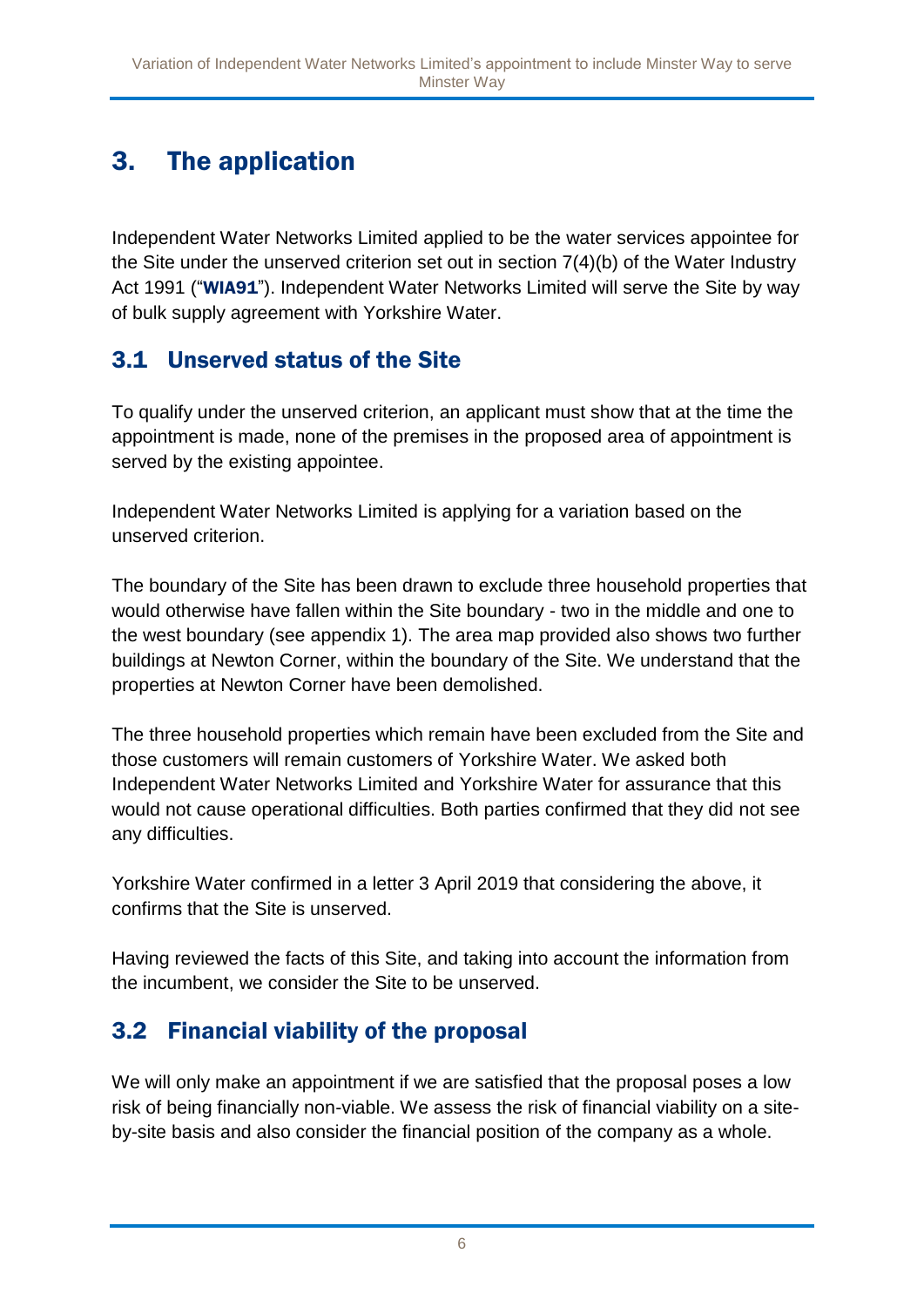Based on the information available to us, we concluded the Site demonstrates sufficient financial viability, and Independent Water Networks Limited has satisfied us that it can finance its functions and that it is able to properly carry them out.

#### 3.3 Assessment of 'no worse off'

Independent Water Networks Limited proposes to offer a 2.5% discount to customers until April 2020 after which time it will match the charges to customers on the Site of Yorkshire Water – i.e. – it will not offer a discount. First occupancy on the Site is expected to occur in January 2020.

With regard to service levels, we have reviewed Independent Water Networks Limited's Codes of Practice and its proposed service levels and compared these to the Codes of Practice and the performance commitments of Yorkshire Water. Based on this review, we are satisfied that customers will be offered an appropriate level of service by Independent Water Networks Limited and that overall customers will be 'no worse off' being served by Independent Water Networks Limited instead of by Yorkshire Water.

### 3.4 Effect of appointment on Yorkshire Water's customers

In considering whether customers will be no worse off, we also looked at the potential effects of this variation on the price that Yorkshire Water's existing customer base may face.

The calculation necessarily depends on a range of assumptions, and there are clearly difficulties involved in quantifying the effect on customers of Yorkshire Water. It is therefore necessary to use a simplified set of figures. We have expressed the effect in 'per bill' terms to try and quantify the possible effect in an easily understandable way. Broadly, we have assessed the potential magnitude of this impact by comparing how much Yorkshire Water might have expected to receive in revenue from serving the Site directly, were they to serve the Site, with the revenues they might expect from the proposed arrangement with Independent Water Networks Limited.

In this case, we have calculated that if we grant the Site to Independent Water Networks, there may be a potential impact on the bills of Yorkshire Water's existing customers of £0.008.

This impact does not take into account the potential spillover benefits to customers arising from dynamic efficiencies achieved as a result of the competitive process to win new sites.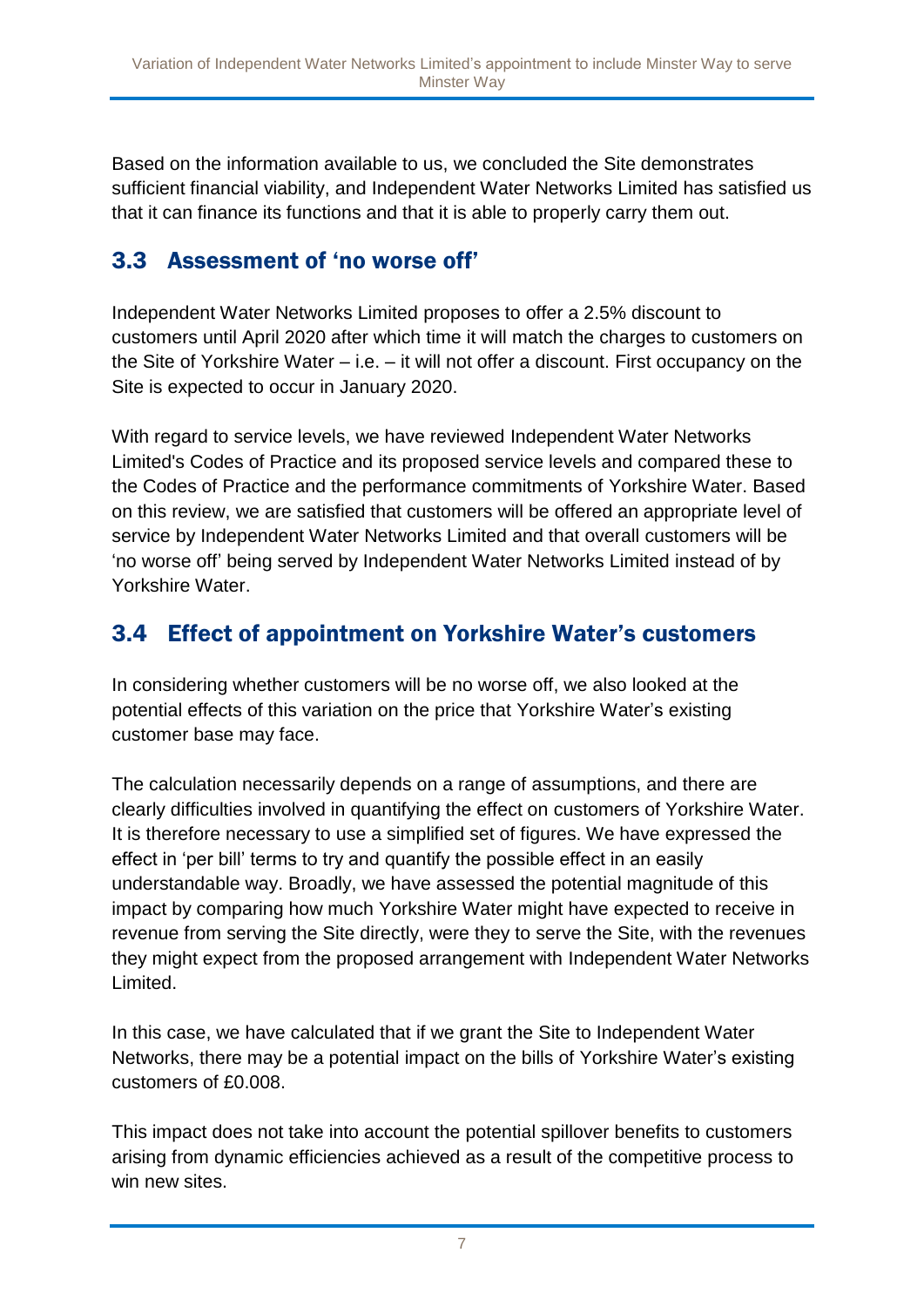### 3.5 Developer choice

Where relevant, we take into consideration the choices of the Site developer. In this case, the developer Linden Homes said that it wanted Independent Water Networks Limited to be the water company for the Site.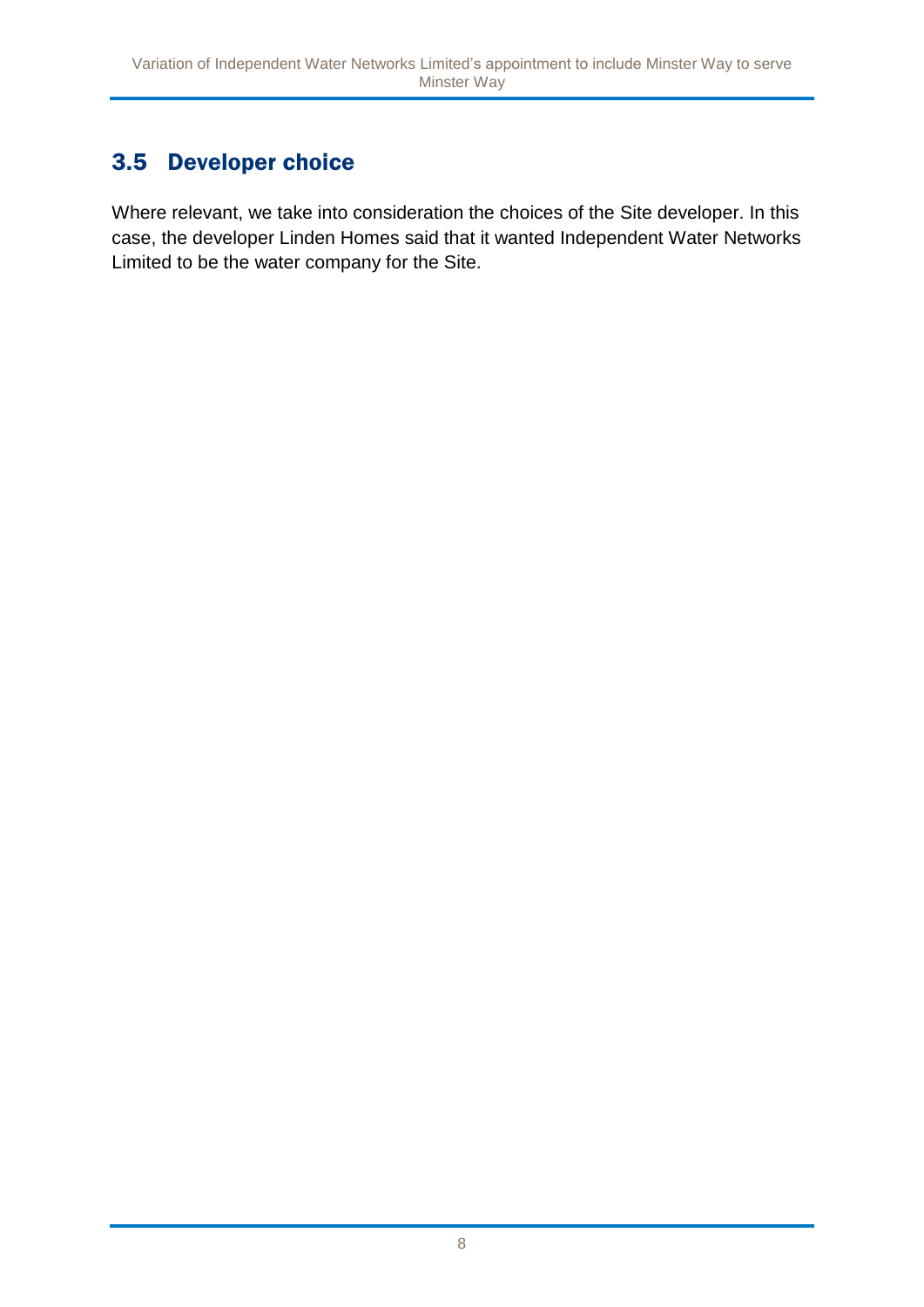### 4. Responses received to the consultation

We received two responses to our consultation, from the Environment Agency and the Consumer Council for Water. We considered these responses before making the decision to vary Independent Water Networks Limited's appointment. The points raised in the response are set out below.

#### 4. 1 Environment Agency

The Environment Agency responded confirming that it had no objections or comments to make regarding the application.

### 4. 2 Consumer Council for Water

In general the Consumer Council for Water ("**CCWater**") supports the decision to grant this variation.

CCWater commented that it is disappointed that there will be no tangible benefits as a result of granting this variation but goes on to acknowledge that customer will be no worse off as a result. CCWater acknowledged that Independent Water Networks Limited will match and in some cases better the service standards and guaranteed service standards currently provided by Yorkshire Water.

CCWater feels that it would be appropriate for Independent Water Networks Limited to tailor its support for customers in debt or financial hardship. It is on this proviso that CCWater agrees with Ofwat's assessment of no worse off. CCWater would have liked to see some benefit to existing Yorkshire Water customers as a result of the variation.

One of Ofwat's key NAV policies is that customers should be 'no worse off' if a NAV is granted. In other words, an applicant must ensure its new customers are made no worse off in terms of price and service than if they had been served by the previous incumbent. This requirement has been met by Independent Water Networks Limited in its proposal to improve the levels of service and match the pricing set by Yorkshire Water. We do not require applicants to better the service and price of the previous incumbent.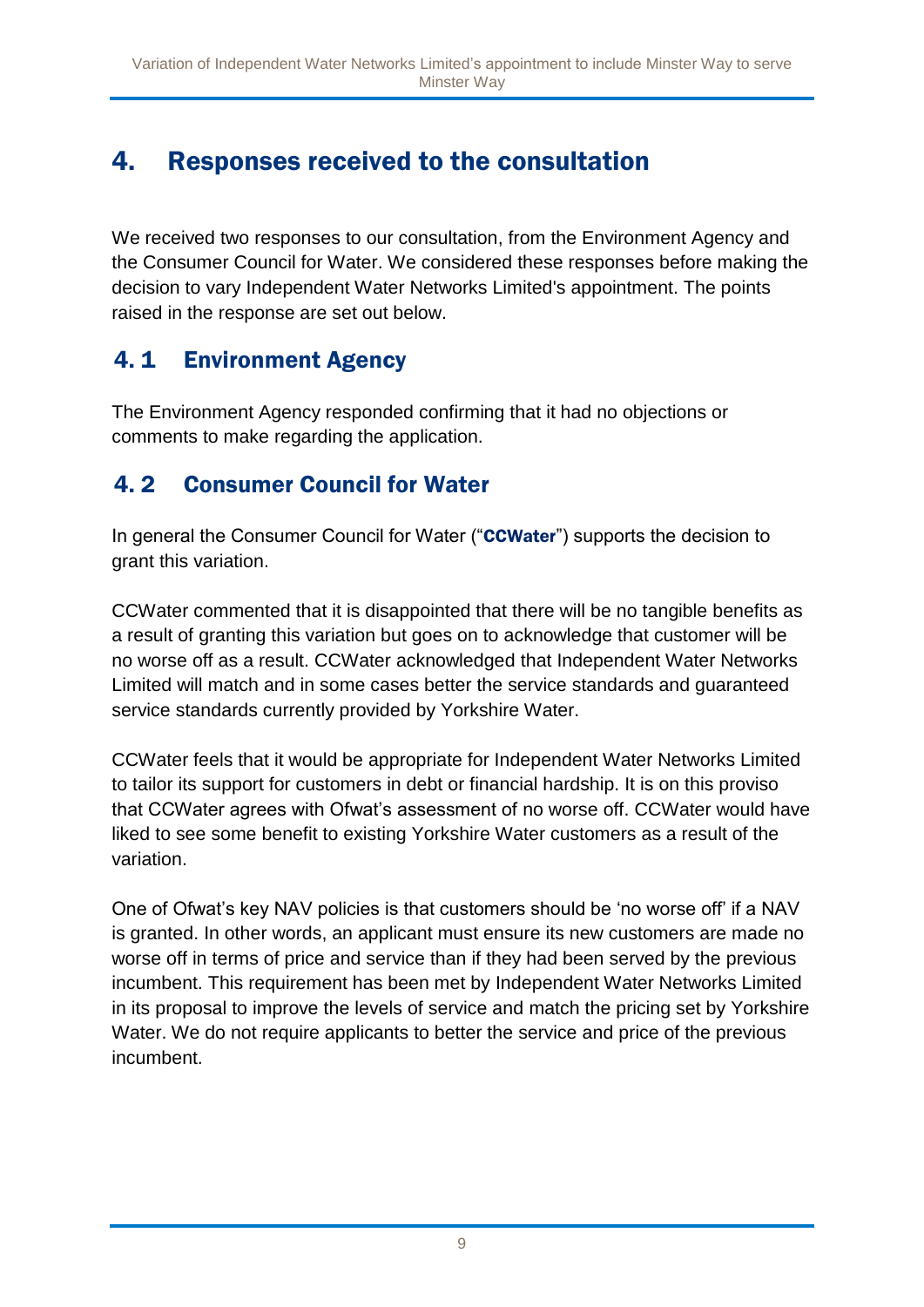## 5. Conclusion

Having assessed Independent Water Network's application, and having taken account of the responses we received to our consultation, we decided to grant a variation to Independent Water Networks Limited's area of appointment to allow it to serve the Site for water services. This appointment became effective on 27 August 2019.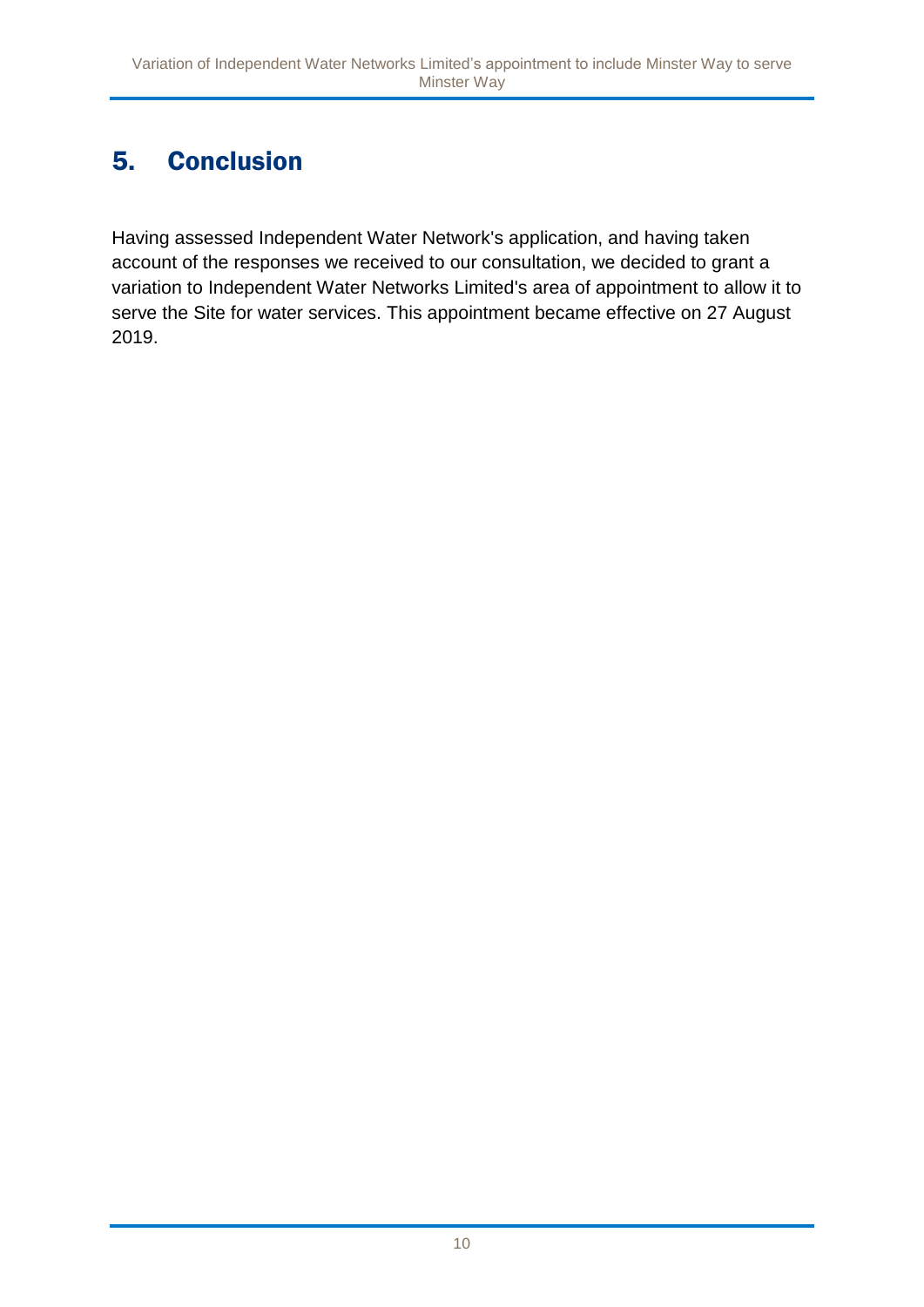### Appendix 1: Site Map